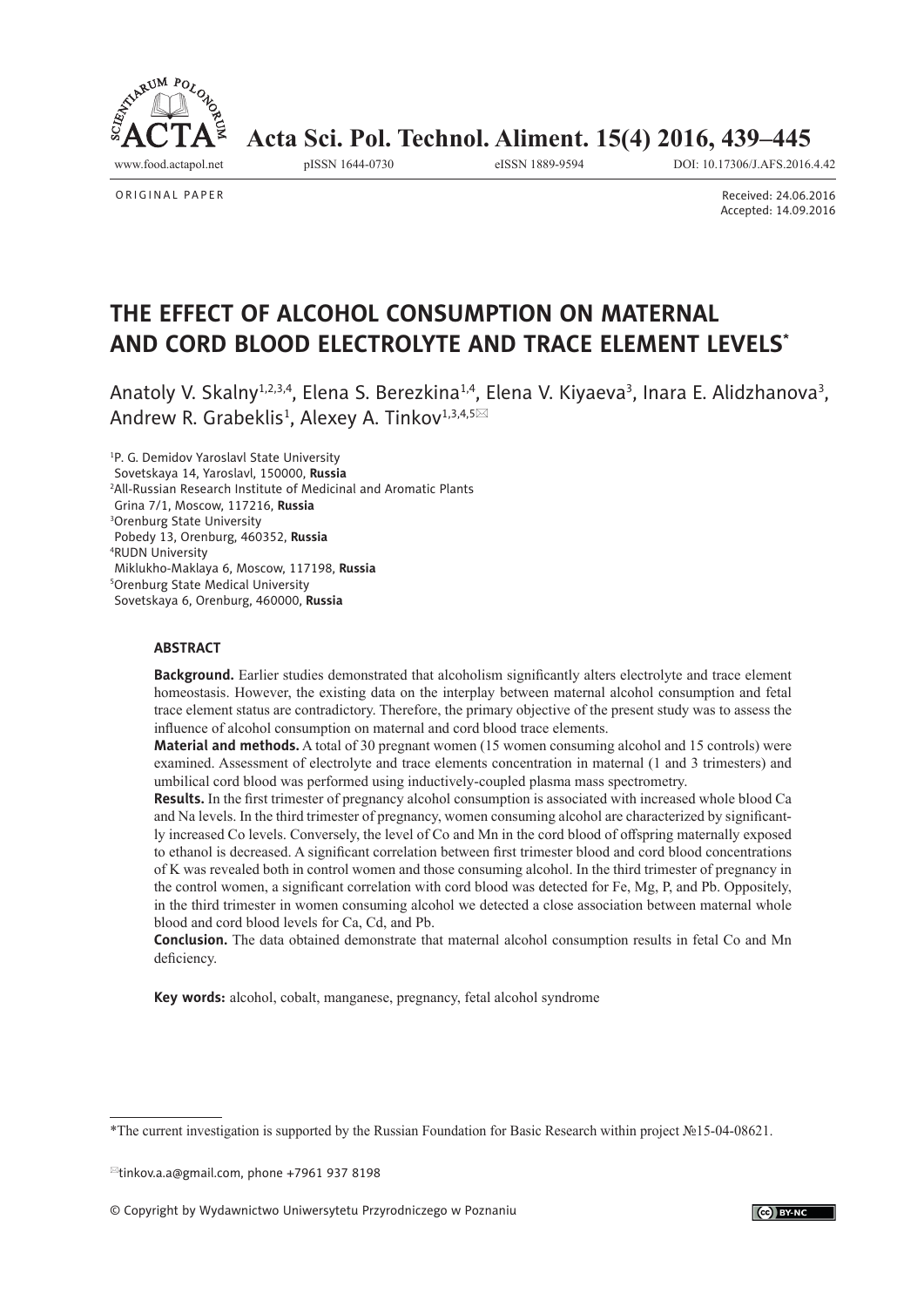## **INTRODUCTION**

Alcoholism or alcohol dependence syndrome (F10.2- -ICD-10) is a serious public health concern (Degenhardt et al., 2008). Special attention is given to alcoholism in pregnant women (Ethen et al., 2009). Particularly, maternal perinatal alcohol consumption is closely associated with fetal neurophysiologic disturbances (Riley et al., 2011).

The existing data demonstrate that alcoholism significantly alters electrolyte and trace element homeostasis. An examination of alcoholic cirrhosis patients revealed significantly decreased serum and hepatic zinc content in parallel with elevated copper levels  $(Zarski et al., 1985)$ . A significant association between alcohol dependence syndrome and excessive iron, copper and nickel was detected (Cook et al., 1991).

Taking into account the role of essential trace elements in embryogenesis (Fall et al., 2003) as well as the embryotoxic effect of toxic heavy metals (Thompson and Bannigan, 2008), one can suppose that fetal alcohol syndrome may be at least partially mediated by an alcohol-induced trace element imbalance. Moreover, it has been noted that altered trace elements status may be associated with a poor developmental outcome in children (Pathak and Kapil, 2004).

Despite the presence of multiple investigations of the interplay between alcoholism and trace element status, the existing data are contradictory. Therefore, the primary objective of the present study was to assess the influence of chronic alcohol consumption on maternal and cord blood trace elements.

#### **MATERIAL AND METHODS**

All procedures performed in the present study were in accordance with the ethical standards of the institutional and national research committee and with the 1964 Helsinki declaration and its later amendments or comparable ethical standards. Informed consent was obtained from all individual participants included in the study.

A total of 30 pregnant women were enrolled in the current study. Alcohol consumption was investigated using a questionnaire. Only women with a moderate and high alcohol intake (self-reported: more than one drink per day) who continued drinking during pregnancy  $(n = 15)$  were examined in the alcohol group, according to a previously published classification of alcohol consumption (Serwin et al., 2002). 15 age-matched pregnant women who do not consume alcohol were included in the control group. The mean age in the alcohol and control groups was  $26 \pm 6$  and  $24 \pm 4$  years old, respectively. Only women with normal pregnancy (as assessed in the maternity hospital) were investigated in both groups. In order to avoid the influence of side factors on electrolyte and trace element status, the following exclusion criteria were used: metal implants (including dental amalgam fillings), endocrine disorders, acute traumas, inflammatory and infectious diseases, occupational exposure to heavy metals (current and former), using dietary mineral supplements, current or former smoking, excessive fish consumption, and vegetarian diet. Blood samples from pregnant women were collected in the first ( $3<sup>rd</sup>$  month) and third trimesters ( $8<sup>th</sup>$  month). Fasting maternal blood and umbilical cord blood samples were collected using «S-Monovette» (Sarstedt, Nümbrecht, Germany) and trace element-free equipment in maternity welfare centre and maternity hospital, respectively.

The samples were degraded in a Berghof Speedwave 4 microwave digestion system (Berghof Products & Instruments, Germany) at 180°C for 20 minutes in concentrated  $HNO<sub>3</sub>$ .

Assessment of electrolyte and trace elements concentration in maternal whole blood and umbilical cord blood was performed using inductively-coupled plasma mass spectrometry at NexION 300D (PerkinElmer Inc., Shelton, USA). Laboratory quality control was performed using the certified ClinChek® reference materials levels 1 and 2 (Recipe, Munich, Germany). The procedure was performed both before and after a series of analyses. The recovery rates for all electrolytes and trace elements exceeded 80%.

All data were stored in MS Excel calculation sheet (Microsoft Corp, USA). Statistical treatment of this data was performed using Statistica 10 (Statsoft, Tulsa, OK, US). The Shapiro-Wilk test revealed Gaussian distribution of data on electrolyte and essential trace element concentrations in whole blood. These data were expressed as a mean and the respective standard deviations (SD). Group comparison was performed using one-way ANOVA. In contrast, the values of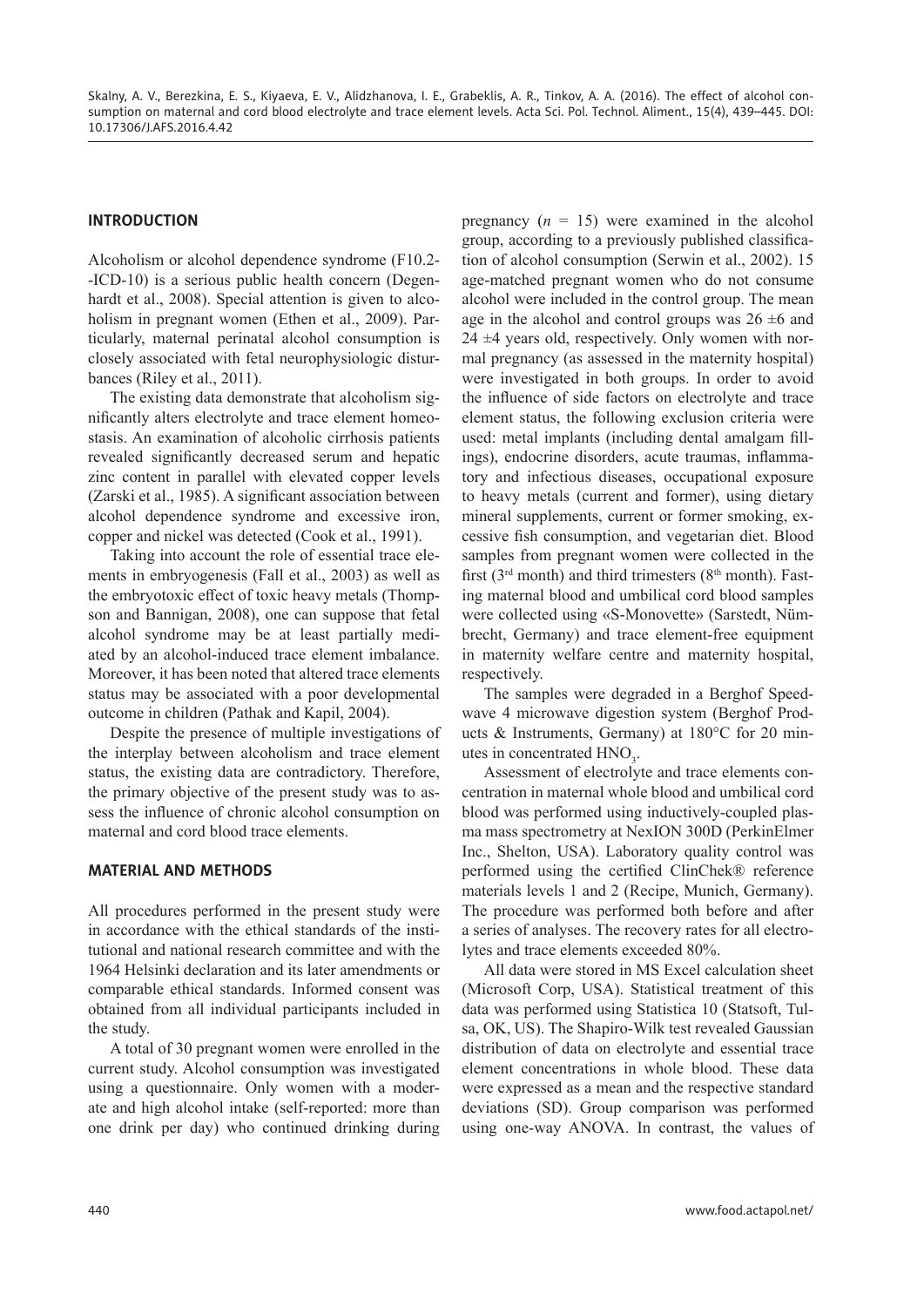toxic trace elements content were not normally distributed and were expressed as median and 25 and 75 percentile boundaries. The Mann-Whitney U-test was used for group comparison of these data. Correlation analysis was performed using Spearman's coefficient of rank correlation. The level of significance was set as  $p < 0.05$  for all analyses.

#### **RESULTS**

The data obtained demonstrate that alcohol consumption significantly altered maternal whole blood electrolyte content (Table 1). In particular, a significant increase of 10% and 9% in whole blood Ca and Na, respectively, was detected in women consuming excessive amounts of alcohol in the first trimester of pregnancy. At the same time, no significant changes

in whole blood trace elements levels were detected. In contrast to the first trimester, no significant group difference in whole blood electrolytes was revealed in the third trimester (Table 1). However, women consuming alcohol were characterized by a significant 17% increase in whole blood Co levels as compared to the control values. No marked difference in the concentration of other trace elements was detected. When compared to the values obtained in the first trimester, no significant changes were detected for control women in the third trimester. At the same time, in women consuming alcohol whole blood Mn significantly increased by 39% from the first to the third trimester of pregnancy. In contrast, the concentration of Ni in  $3<sup>rd</sup>$  trimester was characterized by a significant  $32\%$ decrease compared to the respective first trimester values.

**Table 1.** Whole blood electrolyte and trace elements concentration in pregnant women in 1 and 3 trimesters, μg/ml

| Element        |                              | 1 trimester               | 3 trimester               |                                 |  |
|----------------|------------------------------|---------------------------|---------------------------|---------------------------------|--|
|                | control                      | alcohol                   | control                   | alcohol                         |  |
| Ca             | $59.782 \pm 6.950$           | $65.619 \pm 5.155*$       | $57.152 \pm 5.465$        | $60.638 \pm 7.136$              |  |
| K              | $1941.546 \pm 627.051$       | $2.081.867 + 459.492$     | $1867.775 \pm 352.597$    | $1832.507 \pm 461.462$          |  |
| Mg             | $30.826 \pm 3.991$           | $30.950 \pm 2.258$        | $29.152 \pm 2.833$        | $30.531 \pm 3.044$              |  |
| Na             | $2187.471 \pm 217.986$       | $2.381.633 \pm 173.413*$  | $2189.786 \pm 165.929$    | $2274.933 \pm 225.432$          |  |
| P              | $333.029 \pm 38.892$         | $337.083 \pm 32.313$      | $325.468 \pm 40.072$      | $342.180 \pm 31.592$            |  |
| Co             | $0.0012 \pm 0.0003$          | $0.0012 \pm 0.0002$       | $0.0012 \pm 0.0002$       | $0.0014 \pm 0.0003*$            |  |
| Cu             | $1.315 \pm 0.188$            | $1.405 \pm 0.264$         | $1.410 \pm 0.168$         | $1.367 \pm 0.185$               |  |
| Fe             | $412.204 \pm 85.347$         | $392.580 \pm 40.898$      | $385.882 \pm 89.002$      | $402.157 \pm 63.610$            |  |
| Mn             | $0.022 \pm 0.007$            | $0.018 \pm 0.005$         | $0.024 \pm 0.006$         | $0.025 \pm 0.008$ **            |  |
| <b>Se</b>      | $0.151 \pm 0.029$            | $0.161 \pm 0.031$         | $0.157 \pm 0.029$         | $0.158 \pm 0.031$               |  |
| Zn             | $5.542 \pm 0.925$            | $5.423 \pm 0.957$         | $5.622 \pm 0.940$         | $5.887 \pm 1.068$               |  |
| C <sub>d</sub> | $0.0003$ $(0.0002 - 0.0004)$ | $0.0003(0.0002 - 0.0011)$ | $0.0003(0.0002 - 0.0004)$ | $0.0003$ $(0.0002 - 0.0007)$    |  |
| Ni             | $0.0085(0.0056 - 0.0103)$    | $0.0090(0.0061 - 0.0130)$ | $0.0053(0.0047-0.0071)$   | $0.0061$ $(0.0050 - 0.0067)$ ** |  |
| Pb             | $0.016(0.014 - 0.022)$       | $0.013(0.012 - 0.017)$    | $0.015(0.011-0.025)$      | $0.017(0.015 - 0.026)$          |  |

Data expressed as mean ±SD (electrolytes and essential trace elements) and median (25–75) (toxic trace elements). \*Significant difference in comparison to the control values at  $p \le 0.05$ .

\*\*Significant difference in comparison to the 1 trimester values at  $p > 0.05$ .

*p* value is indicated in accordance to one-way ANOVA (minerals and essential trace elements) and Mann-Whitney U-test (toxic trace elements).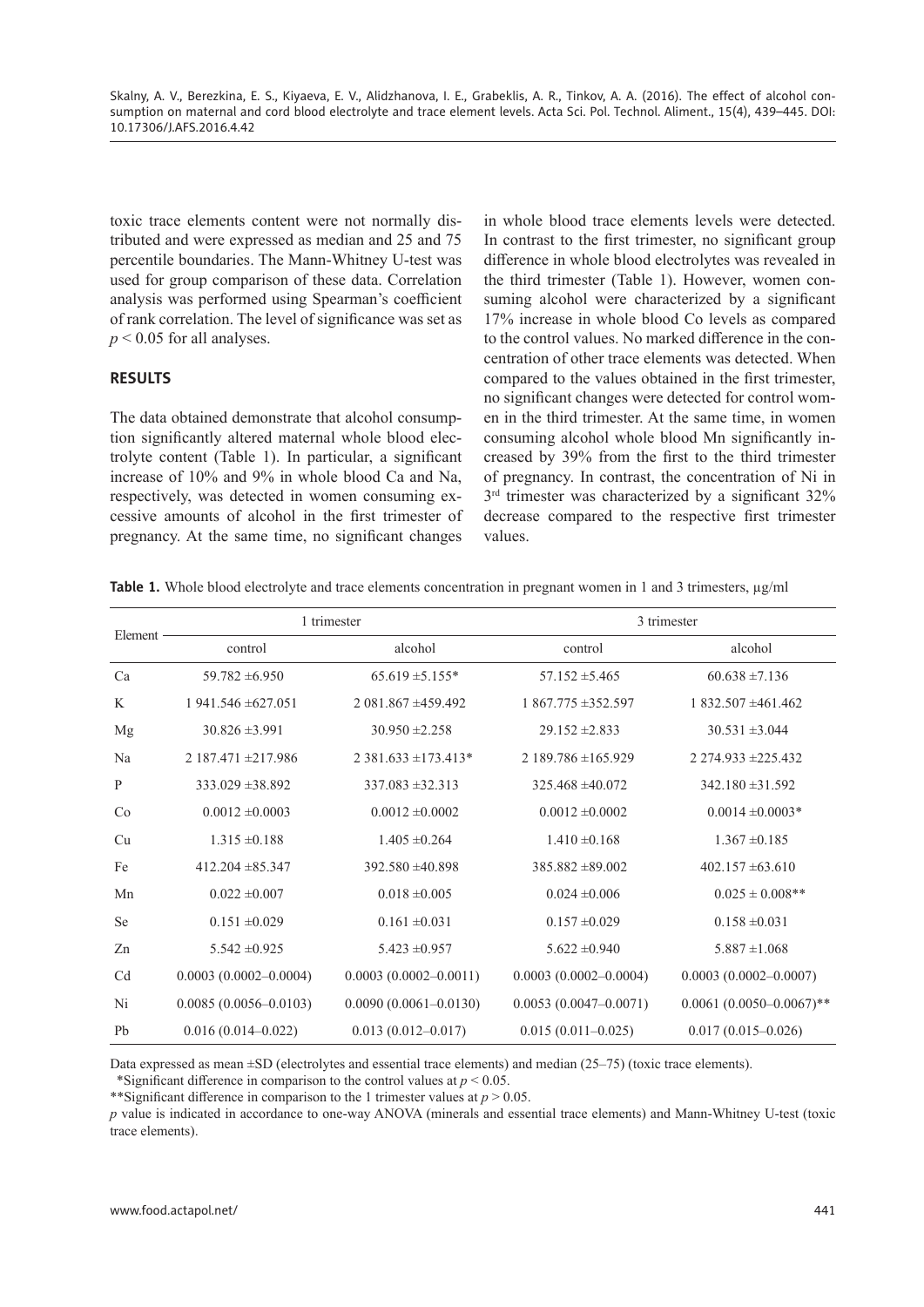These data demonstrate that the cord blood electrolyte level was rather stable (Table 2). Despite a 7% decrease in cord blood Ca levels in the alcohol-exposed group, these changes were only slightly significant as compared to the control values. At the same time, maternal alcohol consumption resulted in a significant  $7\%$  and  $32\%$  decrease in cord blood Co and Mn levels in comparison to the control values. The level of other trace elements was not affected by maternal alcohol consumption.

Correlation analysis (Table 3) revealed a significant direct relationship between whole blood Cd and Se in the  $1<sup>st</sup>$  and  $3<sup>rd</sup>$  trimesters of pregnancy in the control examinees. As was the case with the controlgroup women, a close relationship between whole blood Cd levels in trimesters 1 and 3 was detected in persons with excessive alcohol consumption. Despite the absence of any significant group difference in the whole blood zinc concentration, a direct relationship between the 1<sup>st</sup> and 3<sup>rd</sup> trimester values was detected in alcoholic women.

A significant association between cord blood and maternal whole blood electrolyte content was also revealed (Table 3). In particular, first trimester whole blood K levels in the control women were significantly associated with those in cord blood. In the third trimester of pregnancy, a significant correlation with cord blood was detected for Fe, Mg, P, and Pb whole blood concentrations. Likewise, whole blood K levels in the first trimester of pregnancy in women consuming excessive amounts of alcohol were directly associated with cord blood electrolyte content. Conversely, in the third trimester we detected a close association between maternal whole blood and cord blood levels for Ca, Cd, and Pb.

| Element        | Control                   | Alcohol                   |
|----------------|---------------------------|---------------------------|
| Ca             | $61.623 \pm 6.335$        | $56.897 \pm 7.064$        |
| K              | $3230.679 \pm 1527.103$   | $2880.200 \pm 1232.053$   |
| Mg             | $33.476 \pm 3.163$        | $32.156 \pm 3.266$        |
| Na             | $1970.286 \pm 152.351$    | $1926.500 \pm 260.733$    |
| P              | $428.304 \pm 67.820$      | $396.140 \pm 64.413$      |
| Co             | $0.0016 \pm 0.0006$       | $0.0013 \pm 0.0006*$      |
| Cu             | $0.566 \pm 0.161$         | $0.638 \pm 0.282$         |
| Fe             | $536.843 \pm 53.216$      | $506.083 \pm 124.674$     |
| Mn             | $0.059 \pm 0.027$         | $0.040 \pm 0.011*$        |
| Se             | $0.162 \pm 0.026$         | $0.162 \pm 0.027$         |
| Zn             | $2.360 \pm 0.591$         | $2.720 \pm 1.151$         |
| C <sub>d</sub> | $0.0001(0.0000-0.0002)$   | $0.0001(0.0000 - 0.0002)$ |
| Ni             | $0.0119(0.0045 - 0.0157)$ | $0.0057(0.0042 - 0.0101)$ |
| Pb             | $0.014(0.010-0.017)$      | $0.014(0.012 - 0.018)$    |

**Table 2.** The level of electrolytes and trace elements in umbilical cord blood of alcohol-exposed and non-exposed newborns, μg/ml

Data expressed as mean ±SD (electrolytes and essential trace elements) and median (25–75) (toxic trace elements).

\*Significant difference in comparison to the control values at  $p < 0.05$  in accordance to one-way ANOVA (minerals and essential trace elements) and Mann-Whitney U-test (toxic trace elements).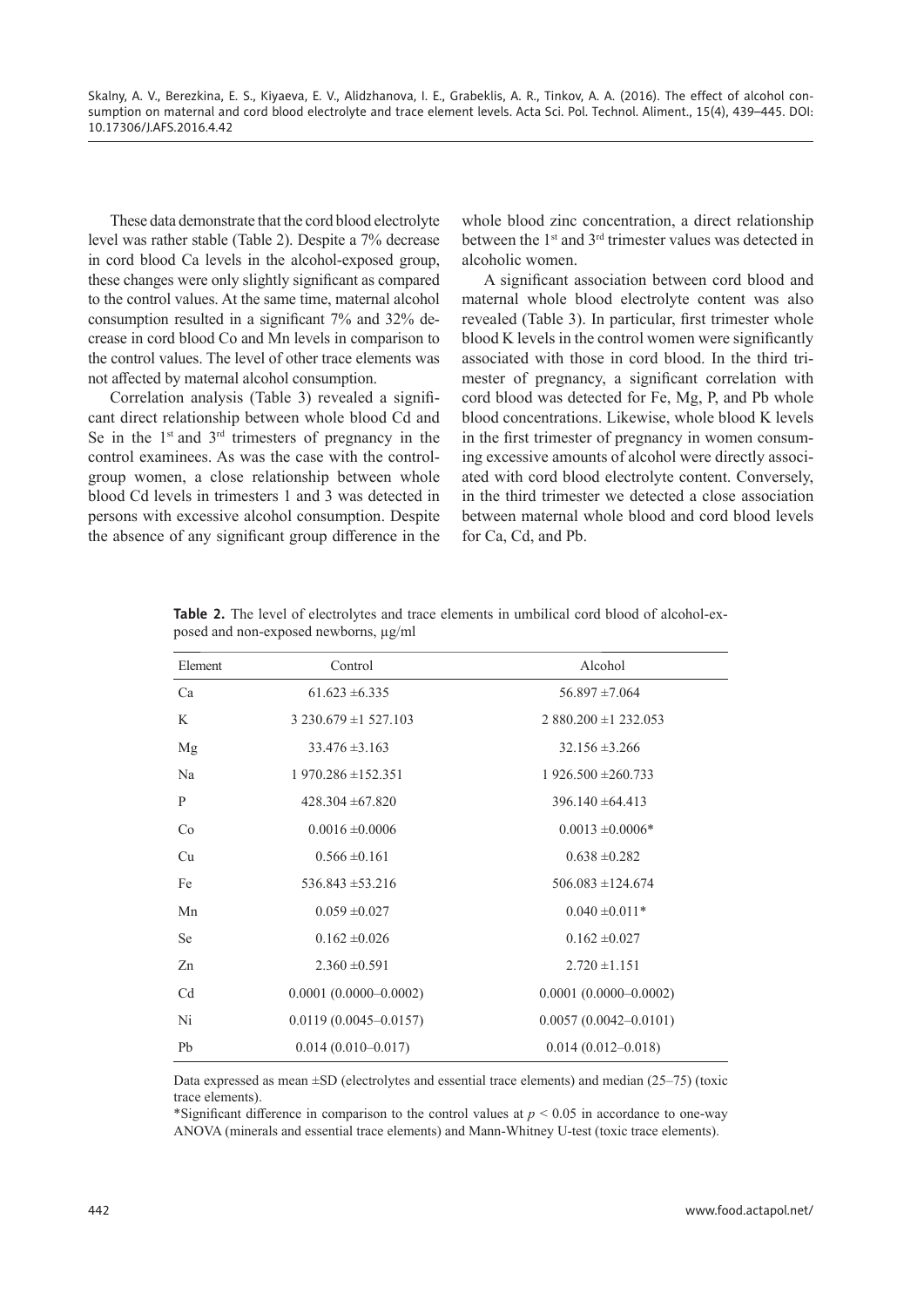| Element      |                  | 1 vs 3 trimester |          | 1 trimester vs cord |          | 3 trimester vs cord |            |
|--------------|------------------|------------------|----------|---------------------|----------|---------------------|------------|
|              |                  | control          | alcohol  | control             | alcohol  | control             | alcohol    |
| Ca           | $\boldsymbol{r}$ | 0.104            | 0.174    | 0.403               | 0.209    | $-0.173$            | 0.684      |
|              | $\boldsymbol{p}$ | 0.725            | 0.535    | 0.153               | 0.454    | 0.555               | $0.005*$   |
| K            | $\boldsymbol{r}$ | 0.050            | 0.375    | 0.660               | 0.694    | 0.129               | 0.315      |
|              | $\boldsymbol{p}$ | 0.865            | 0.168    | $0.010*$            | $0.004*$ | 0.660               | 0.252      |
| Mg           | $\boldsymbol{r}$ | 0.242            | 0.494    | 0.413               | $-0.173$ | 0.563               | 0.229      |
|              | $\boldsymbol{p}$ | 0.405            | 0.062    | 0.142               | 0.537    | $0.036*$            | 0.412      |
| Na           | $\boldsymbol{r}$ | $-0.003$         | $-0.067$ | 0.373               | 0.351    | $-0.058$            | 0.296      |
|              | $\overline{p}$   | 0.991            | 0.812    | 0.189               | 0.200    | 0.845               | 0.284      |
| $\, {\bf P}$ | $\boldsymbol{r}$ | 0.357            | 0.227    | 0.446               | $-0.188$ | 0.648               | 0.107      |
|              | $\,p\,$          | 0.210            | 0.417    | 0.110               | 0.503    | $0.012*$            | 0.705      |
| Cd           | $\boldsymbol{r}$ | 0.843            | 0.718    | $-0.180$            | 0.415    | 0.042               | 0.721      |
|              | $\overline{p}$   | $< 0.001*$       | $0.003*$ | 0.537               | 0.124    | 0.888               | $0.002*$   |
| Co           | $\boldsymbol{r}$ | 0.471            | 0.419    | $-0.096$            | $-0.169$ | $-0.198$            | 0.307      |
|              | $\,p\,$          | 0.090            | 0.120    | 0.744               | 0.548    | 0.498               | 0.266      |
| Cu           | $\boldsymbol{r}$ | $-0.044$         | $-0.036$ | $-0.357$            | 0.369    | $-0.635$            | $-0.306$   |
|              | $\boldsymbol{p}$ | 0.882            | 0.900    | 0.210               | 0.175    | $0.015*$            | 0.268      |
| Fe           | $\boldsymbol{r}$ | 0.545            | 0.269    | 0.361               | 0.116    | 0.634               | 0.484      |
|              | $\boldsymbol{p}$ | $0.044*$         | 0.333    | 0.205               | 0.680    | $0.015*$            | 0.067      |
| Mn           | $\boldsymbol{r}$ | 0.579            | 0.237    | 0.226               | 0.087    | 0.386               | $-0.173$   |
|              | $\boldsymbol{p}$ | $0.030*$         | 0.396    | 0.436               | 0.757    | 0.172               | 0.537      |
| Ni           | $\boldsymbol{r}$ | $-0.060$         | $-0.160$ | $-0.208$            | $-0.438$ | 0.077               | 0.099      |
|              | $\boldsymbol{p}$ | 0.838            | 0.569    | 0.475               | 0.102    | 0.793               | 0.727      |
| Pb           |                  | 0.427            | $-0.161$ | 0.682               | $-0.136$ | 0.737               | 0.809      |
|              | $\,p\,$          | 0.128            | 0.566    | $0.007*$            | 0.630    | $0.003*$            | $< 0.001*$ |
| Se           | r                | 0.573            | $-0.224$ | 0.012               | 0.002    | $-0.274$            | 0.240      |
|              | $\,p\,$          | $0.032*$         | 0.421    | 0.968               | 0.994    | 0.344               | 0.389      |
| Zn           | r                | 0.136            | 0.610    | 0.012               | $-0.245$ | $-0.335$            | $-0.175$   |
|              | $\boldsymbol{p}$ | 0.643            | $0.016*$ | 0.968               | 0.378    | 0.242               | 0.534      |

**Table 3.** Correlation between whole blood electrolyte and trace elements concentration in women at 1 and 3 trimesters and maternal and cord blood, μg/ml

\*Correlation is significant at  $p < 0.05$ .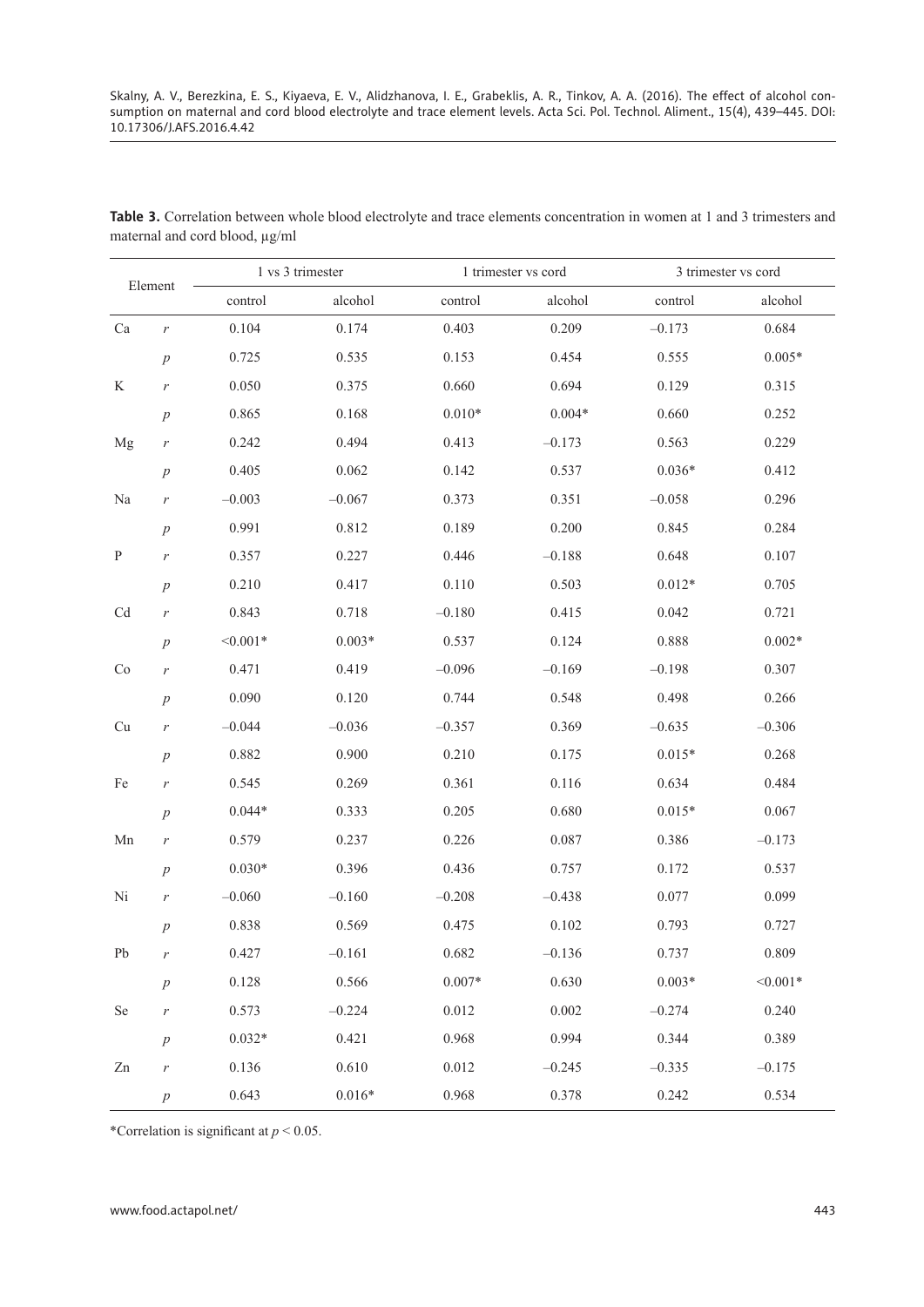## **DISCUSSION**

Our data demonstrate that excessive alcohol consumption affects concentrations of maternal and cord blood electrolytes and trace elements. At the same time, in the first trimester of pregnancy, the most prominent changes were detected in whole blood electrolyte levels (Ca and Na), whereas in the third trimester trace element levels were affected (Co and Mn). Moreover, maternal whole blood trace element levels in the third trimester were significantly associated with cord blood concentrations.

The existing data demonstrate that alcohol intake results in decreased serum Ca levels (Jorde et al., 2001) and intestinal Na transport (Mekhjian et al., 1975), in contrast to our findings. It is hypothesized that the interaction between pregnancy and alcohol consumption may have resulted in the increase observed.

The most interesting data were obtained for whole blood cobalt. In particular, the whole blood cobalt concentration in the third trimester of pregnancy in women with excessive alcohol consumption was significantly elevated in comparison to the control values. Conversely, maternal ethanol consumption was associated with decreased umbilical cord blood Co. The existing data on Co status in relation to alcohol consumption are limited. However, Co plays a structural role in  $B_{12}$  vitamin and the level of the latter is closely related to Co status. The most recent review demonstrated that changes in  $B_{12}$  levels are multidirectional, ranging from decreased concentrations to elevation of vitamin concentrations (Fragasso, 2013). The increase observed in whole blood Co concentrations in alcohol-abusing women is generally in agreement with the increased plasma  $B_{12}$  levels in alcohol abuse patients (Cylwik et al., 2010) and alcoholic liver disease patients (Baker et al., 1998). It has been proposed that alcoholic liver disease results in  $B_{12}$  redistribution and decreased vitamin stores (Baker et al., 1998). Taking into account the association between increased blood  $B_{12}$  levels and decreased vitamin stores, one can suppose that the decrease observed in cord blood  $B_{12}$  concentration may be indicative of decreased vitamin transfer to the fetus. Cobalamin deficiency is associated with a variety of clinical signs, including anemia and neurological disorders (Carmel, 2000). In turn, cobalt itself stimulates erythropoietin production through stabilization of hypoxia-induced factor and mimicking hypoxic conditions (Simonsen et al., 2012).

Another important finding of the study is decreased umbilical cord blood Mn content after maternal ethanol consumption. The majority of studies demonstrated a significant association between ethanol and Mn exposure and certain biological functions (Bouchard et al., 2003). At the same time, the influence of alcohol consumption on Mn status has not been subject to sufficient research. In particular, earlier experimental studies demonstrated a positive influence of alcohol consumption on tissue Mn concentrations (Shukla et al., 1978). Conversely, we have detected a significant decrease in the cord blood Mn concentration in newborns maternally exposed to ethanol. It is also notable that Mn deficiency is significantly associated with fetal intrauterine growth retardation (Wood, 2009).

Surprisingly, we have failed to detect a significant change in iron, copper, zinc, and selenium levels, in contradiction to earlier indications (Arinola, 2008; Cook et al., 1991; González-Reimers et al., 2010; Skalny, 1990; Skalny and Skosyreva, 1987; Zarski et al., 1985). Earlier studies also demonstrated that certain alcoholic drinks may be contaminated with toxic trace elements (Sherlock et al., 1986). At the same time, we did not observe a significant increase in heavy metal levels in either maternal or cord blood. However, a significant correlation for Cd was detected only for alcohol-consuming women and their children. It is supposed that this observation may be associated with ethanol-induced changes in placental development and impaired placental transfer of certain compounds (Burd et al., 2007).

Therefore, the data demonstrate obtained:

- in the first trimester of pregnancy, alcohol consumption is associated with increased whole blood Ca and K levels as compared to the control values
- in the third trimester of pregnancy, women consuming alcohol are characterized by significantly increased Co levels
- the level of Co and Mn in cord blood of offspring maternally exposed to ethanol is decreased when compared to the control values.

The data obtained demonstrate that altered trace element and electrolyte status during pregnancy may be associated with the low trace element status of the